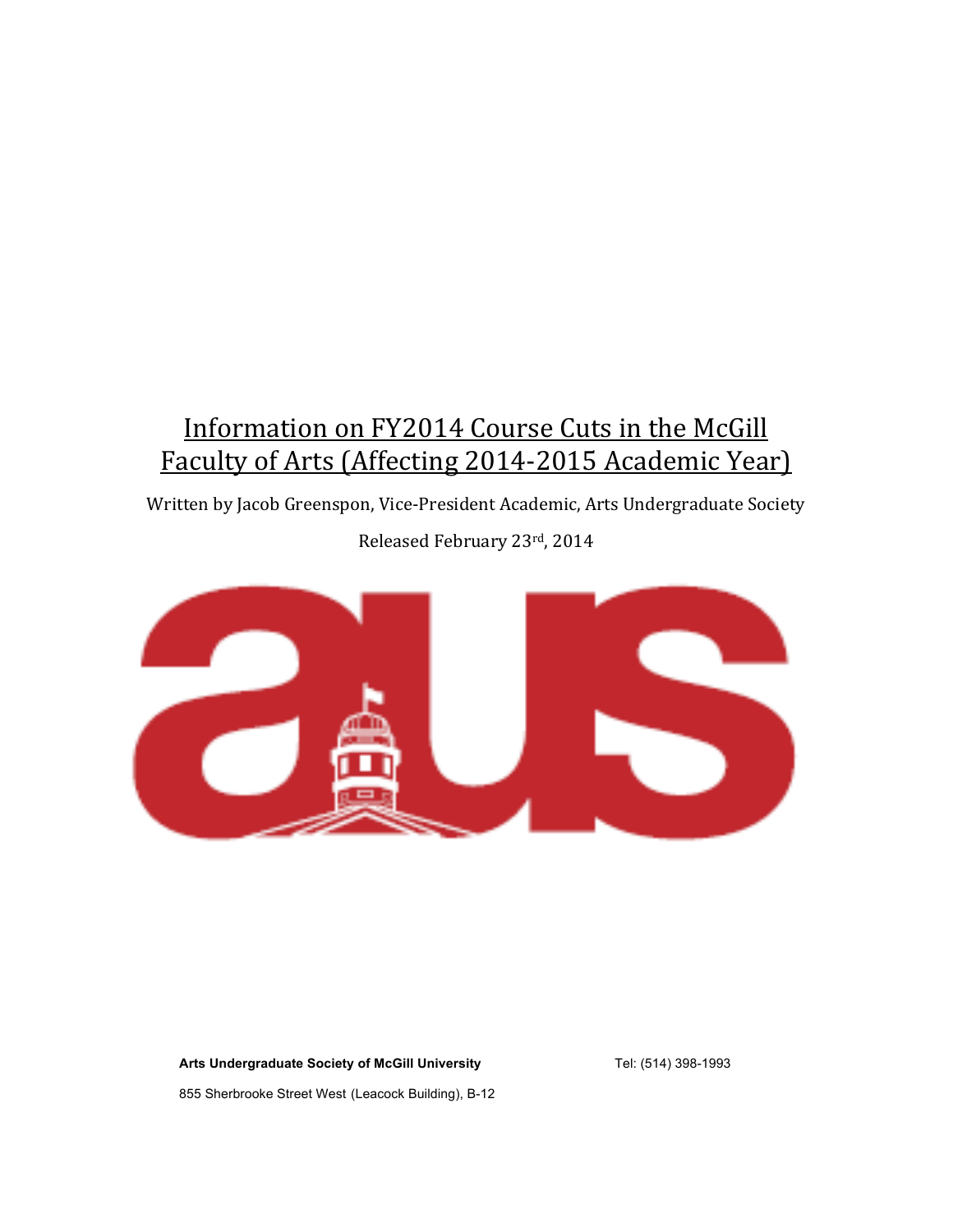### 1. Background

In December 2012 the Government of Québec announced large provincewide cuts to government funding of Québec universities. The government offered universities the choice of absorbing the cuts immediately or financing them over a five-year period. McGill chose the latter. Financed over a five-year period, McGill's share of the cuts amount to a \$19.1 million reduction in FY2013 and a \$19.2 million reduction in FY 2014<sup>1</sup> (these are the only two of the budgets which have set so far). Further, "As a result of rescinding scheduled tuition increases, McGill will receive \$18M less in tuition revenue (\$6M in FY2013 and \$12M in FY2014)."<sup>2</sup> There has been some movement from the government to return this funding; however "some" one-time-only partial reimbursement for the lost tuition has been **indicated but not confirmed**."3

According to a conversation with McGill Provost Anthony Masi, the Québec government is confirmed to give back "\$20.3 million of \$30 million."<sup>4</sup> However this amount is already earmarked towards: hiring new tenure-track professors (\$10) million); programs targeting "unrepresented groups" at McGill; matching philanthropic gifts to the university (up to \$6 million); and up to \$3 million available from the province if McGill meets the Ministry of Finance's budgetary goals.<sup>5</sup> So what these numbers boil down to is reduced funding for McGill that will trickle down to its operations and the services it provides.

# 2. How McGill-Wide Budget Cuts Affect Arts

 

After negotiating with those units affected by the cuts that have negotiating rights (such as MUNACA) and formulating the budget, the Provost announced that there would be a 10% reduction in each faculty's Teaching Support budget. His

<sup>&</sup>lt;sup>1</sup> McGill University Budget Book FY2014, accessible at

http://www.mcgill.ca/provost/budget/mcgill-university-budget-book-fy2014  $2$  Ibid.

<sup>&</sup>lt;sup>3</sup> Ibid.

<sup>&</sup>lt;sup>4</sup> Conversation with Provost Anthony Masi, February 11<sup>th</sup> 2014

 $5$  Ibid.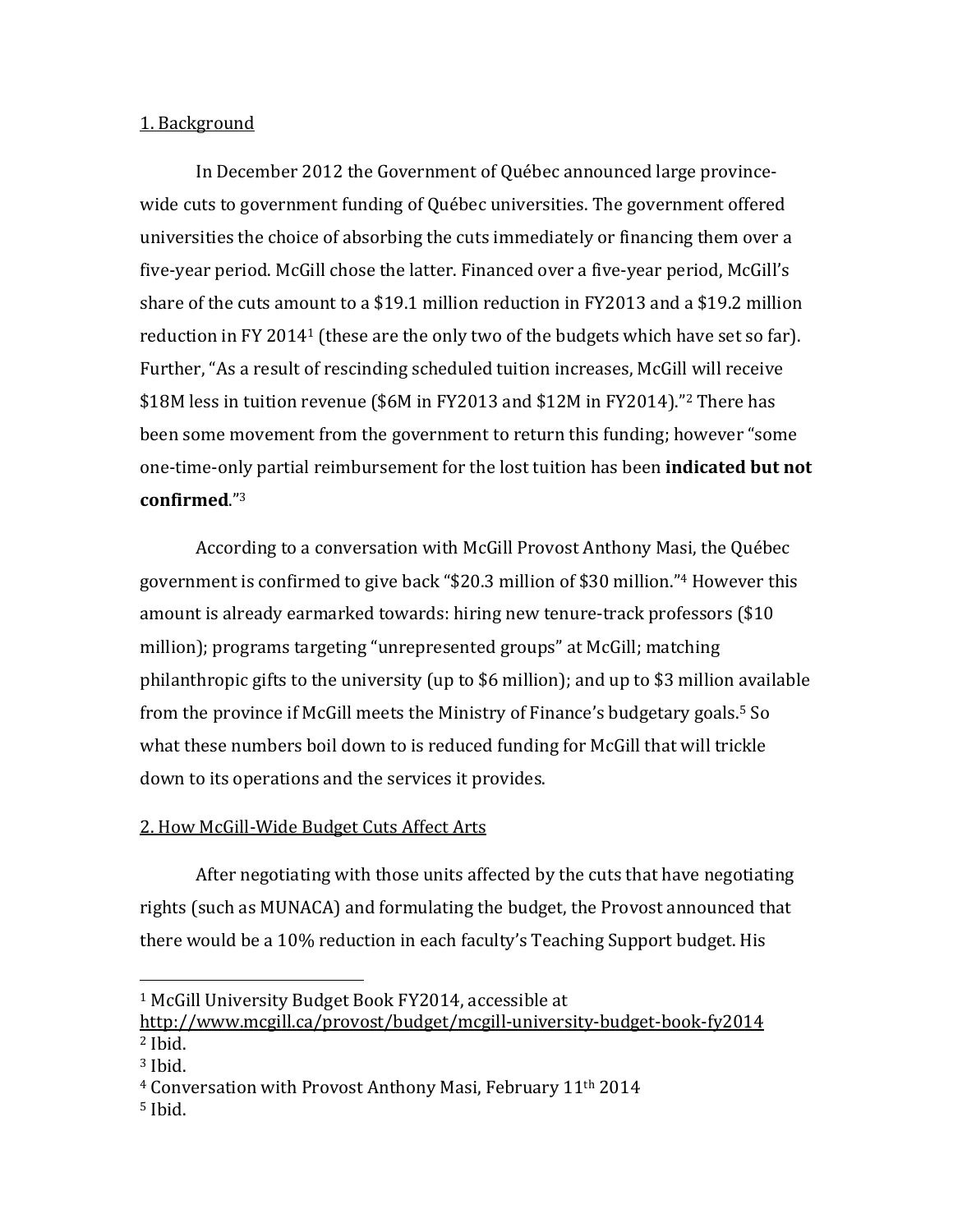reason for this was "to avoid layoffs."<sup>6</sup> In the same conversation, Provost Masi stated that from the point of view of the university, the Faculty of Arts was spending large amounts on course lecturers. According to the Provost, the Faculty of Arts thus decided to take this cut predominantly from the Arts Contract Academic Staff budget.<sup>7</sup> Contract Academic Staff in this context refers to all non-tenure track professors, meaning faculty and course lecturers. However, it has been made clear that these cuts only target the budget for hiring course lecturers.

Therefore, "in April 2013 the Provost wrote to all Deans to inform them of the budget cut to their Faculties. Deans were directed to reduce Contract Academic Staff (CAS) expenditures by 10%. There is no choice in this matter, and the Arts amount to cut for 2014-15 is approximately \$366,000."<sup>8</sup> At the Faculty Meeting April  $23<sup>rd</sup>$  the Dean mentioned the cut in his presentation; however it was not mentioned at the September 24<sup>th</sup> meeting, and the November 26<sup>th</sup> meeting was cancelled. In fact, students (through their student representatives) were not informed of the result of this budget reduction- less money to hire course lecturers and thus about 50 courses getting 'cut'- until the Faculty Meeting of January  $28<sup>th</sup>$ , 2014. 

So the math for how a general budget reduction results in students having fewer courses to register from is as follows:

- The amount reduced from the Arts CAS budget is \$366, 298
- The minimum cost of hiring a course lecturer (that is, their salary for one 3 credit course) using the Contract Academic Staff budget is \$7,200
	- $\circ$  If (for whatever reason) the lecturer has a salary higher than \$7,200 then there will be fewer courses 'cut'
- Thus  $$366,298 \div $7,200 = 50.87$

 

 $6$  Conversation with Provost Anthony Masi, February 11<sup>th</sup> 2014

<sup>7</sup> Ibid.

<sup>&</sup>lt;sup>8</sup> Correspondence with Dean of Arts Christopher Manfredi, January 29th 2014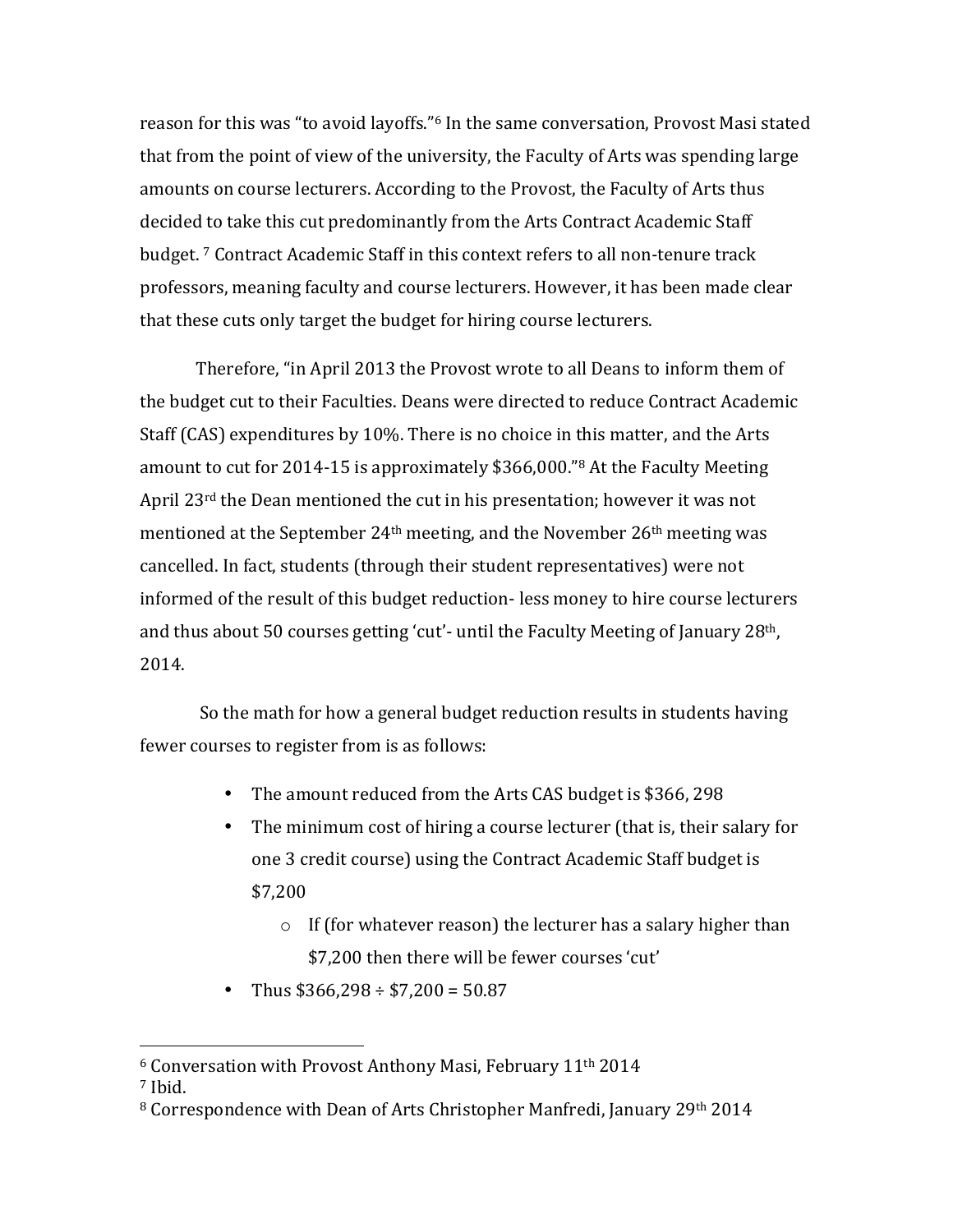$\circ$  Thus, the reduction translates to 50 fewer courses that will have a course lectures and will therefore not be offered by the Faculty of Arts in the 2014-2015 academic year

#### 3. How Are Course Getting Cut?

 

In the budget process the budgetary decisions are 'handed down' (that is, dictated) from each administrative level to the next. However the decisions are purely budgetary and do not concern operations. Thus, the decisions regarding specifically which courses will not be offered are to be made at the "local" (that is, departmental level) "by the Chair, probably in consultation with the undergraduate director"<sup>9</sup> This will take the form of the following process. In a departmental meeting, the department forms two lists of courses they plan on teaching in the next academic year- one list of classes taught by tenure track professors (and therefore unaffected by the CAS budget reduction), and one list of courses, ranked by the priority the department assigns them, to be taught by CAS. It is this latter list of courses that will be affected by the cuts (that is, it is some of these courses which will no longer be offered next year) It is important to keep in mind that this list changes from year to year depending on a variety of factors, such as professors going on sabbatical. The second step of the process is that the department (likely the Chair) will meet with the Dean and present these lists, where the Dean judges them based on the following criteria: the likely enrolment in the courses, how critical that course is (for example, as a prerequisite for program-required courses), and previous commitments to department regarding CAS budget (for example, if a prof who usually teaches a course has become associate dean, then the Dean may have committed to hiring a CAS to teach that course). The third and final step is that the Dean will decide on how to allocate the Faculty's (now reduced) CAS budget among the departments, based on the aforementioned criteria.<sup>10</sup> Each department receives an amount from the CAS budget that allows them to teach a certain amount of the

 $9$  Correspondence with Dean of Arts Christopher Manfredi, January 29th 2014  $10$  Correspondence with Dean of Arts Christopher Manfredi, January  $30<sup>th</sup> 2014$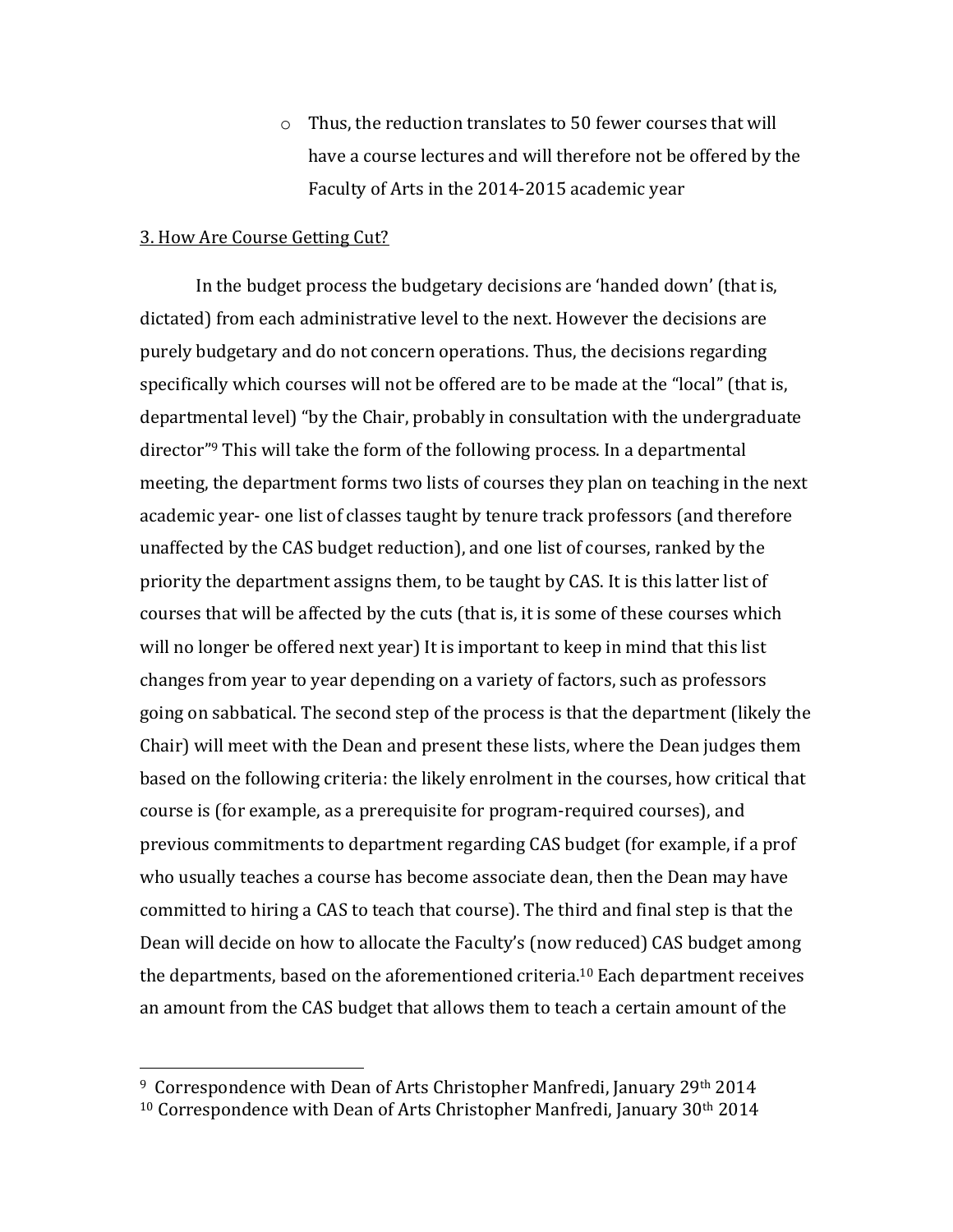highest ranked courses on the list of courses needing CAS. So basically, which courses are getting 'cut' depends on how the department ranks that list.

Departments are having these meetings throughout February and March<sup>11</sup>, with final CAS allocation decisions by the Dean likely being made sometime in March. Therefore it is critical that departmental representatives get in contact with their department administration (ie. the Chair or undergraduate **director)** as soon as possible in order to voice student input on these decisions.

## 4. What Can Student Associations Do?

Unfortunately, the larger budgetary decisions leading to these cuts were made in April 2013, and the impression I have received from the administration is that they are not reversible.<sup>12</sup> The most worrying discovery I have had regarding these course cuts is just how little say students have in the budgetary decision making processes that affect them so strongly. In many cases the administration has shown they are willing to act only as mandated by the McGill University Statutes and not in a more constructive way that would not go against the University Statutes but could involve more student input in the decisions that will affect us most. The only form of student input (very different than simply communicating information to students) that is taking place in this entire process is at the lowest ("local")<sup>13</sup> level, departmental meetings, where although "[s]tudents are represented"<sup>14</sup> reduced budgets are already taken as a given. While it would be ideal to have student input more institutionalized in budgetary decisions, the very fact that simply because it is not institutionalized is automatically taken to mean that there can not be more student input demonstrates that the Administration's priorities do not include creating a consensus among all of McGill's stakeholders for the important decisions that affect them all.

 

 $11$  Correspondence with Dean of Arts Christopher Manfredi, January 29th 2014

 $12$  Conversation with Provost Anthony Masi, February 11<sup>th</sup> 2014

 $13$  Correspondence with Dean of Arts Christopher Manfredi, January 29th 2014  $14$  Ibid.